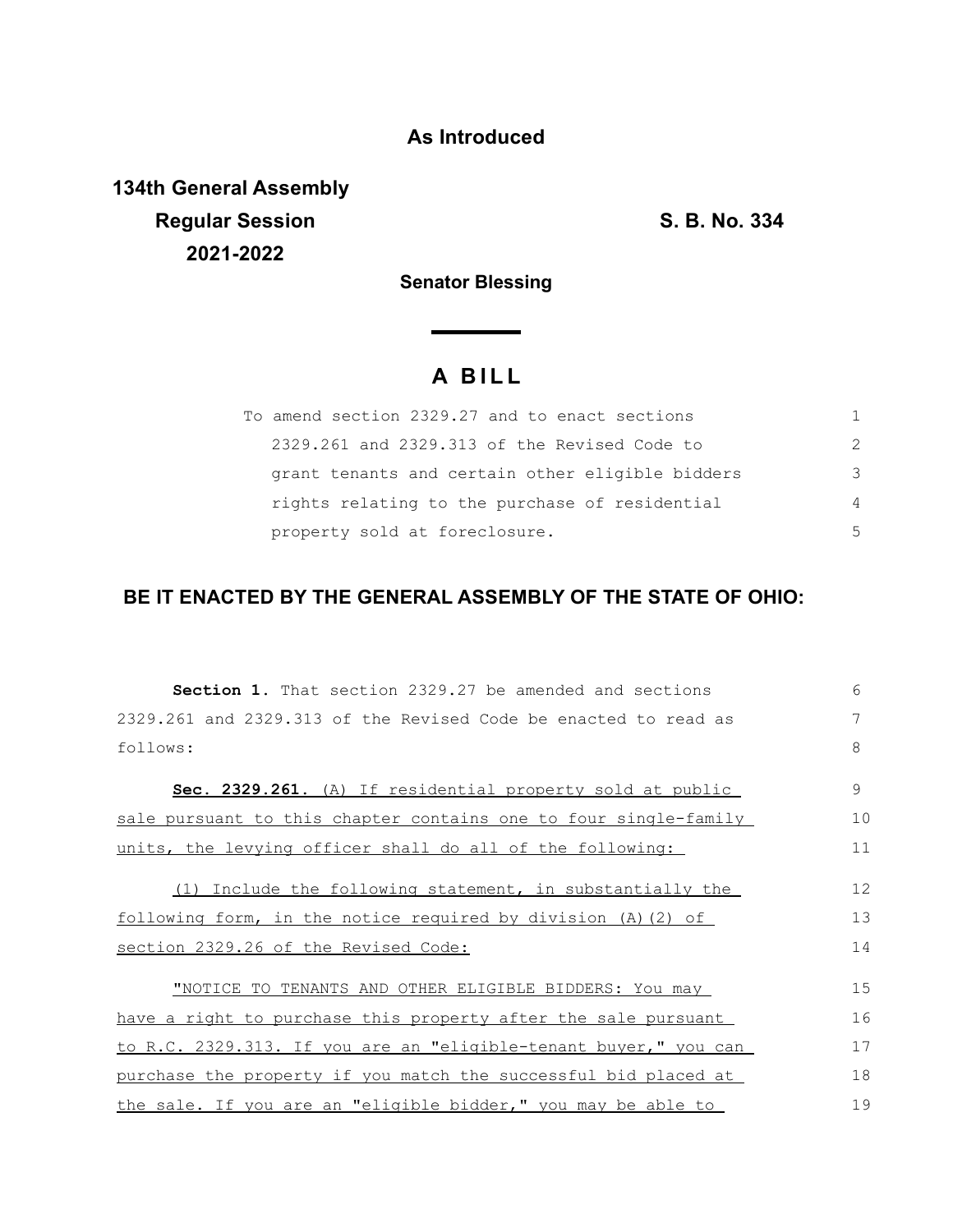| purchase the property if you exceed the successful bid placed at | 20 |
|------------------------------------------------------------------|----|
| the sale. There are three steps to exercising this right of      | 21 |
| purchase.                                                        | 22 |
| First, two calendar days after the date of the sale, you         | 23 |
| can call [telephone number for information regarding the sale],  | 24 |
| or visit this web site [web site address for information         | 25 |
| regarding the sale], using the file number assigned to this case | 26 |
| [case file number] to find the date on which the sale was held,  | 27 |
| the amount of the successful bid, and the address of the person  | 28 |
| who conducted the sale.                                          | 29 |
| Second, you must send a written notice of intent to place        | 30 |
| a bid so that the person who conducted the sale receives it not  | 31 |
| more than fifteen days after the date of the sale.               | 32 |
| Third, you must submit a bid so that the person who              | 33 |
| conducted the sale receives it not more than forty-five days     | 34 |
| after the date of the sale.                                      | 35 |
| If you think you may qualify as an "eligible tenant-buyer"       | 36 |
| or "eligible bidder," you should consider contacting an attorney | 37 |
| or appropriate real estate professional immediately for advice   | 38 |
| regarding this potential right to purchase."                     | 39 |
| (2) Post a copy of the notice required by division (A) (2)       | 40 |
| of section 2329.26 of the Revised Code, as modified by division  | 41 |
| (A) (1) of this section, in a conspicuous place on the           | 42 |
| residential property to be sold at least three weeks before the  | 43 |
| date of the sale, where possible and where not restricted for    | 44 |
| any reason. The posting shall be on a door of each dwelling unit | 45 |
| on the residential property, but, if that is not possible or     | 46 |
| access is restricted, then the notice shall be posted in a       | 47 |
| conspicuous place on the residential property. If access is      | 48 |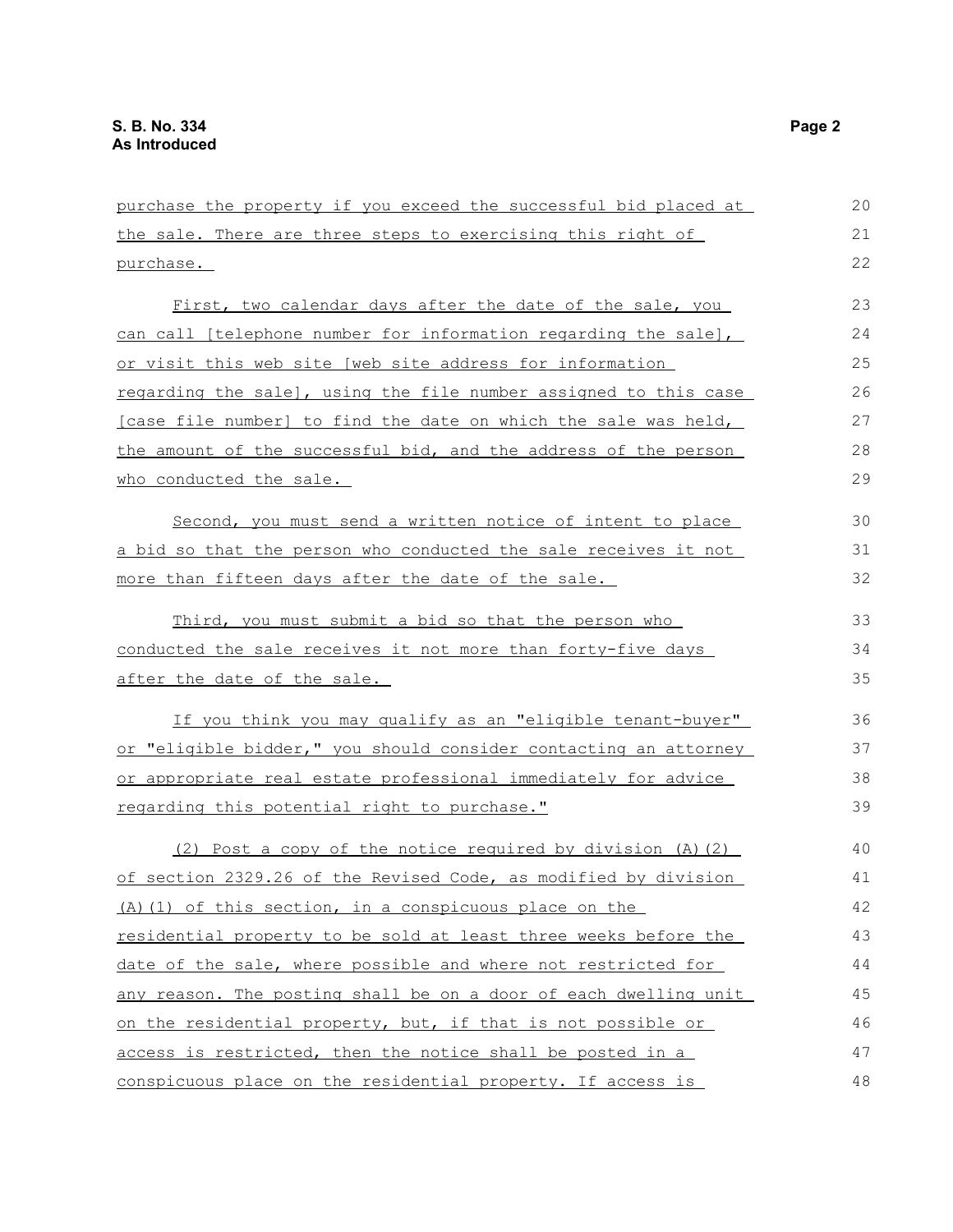| denied because a common entrance to the residential property is   | 49 |
|-------------------------------------------------------------------|----|
| restricted by a quard gate or similar impediment, the notice may  | 50 |
| be posted at that quard gate or impediment.                       | 51 |
| (3) Maintain a web site and telephone number to provide           | 52 |
| information on applicable properties. A levying officer shall     | 53 |
| provide information required by division (A) (3) of this section, | 54 |
| and, for completed sales, information regarding the sale date,    | 55 |
| amount of the successful bid, and the levying officer's address,  | 56 |
| to be accessible using the file number assigned to the case and   | 57 |
| listed on the notice required by division (A) (2) of section      | 58 |
| 2329.26 of the Revised Code, as modified by division (A) (1) of   | 59 |
| this section. This information shall be made available free of    | 60 |
| charge and shall be available twenty-four hours a day, seven      | 61 |
| days a week.                                                      | 62 |
| (B) A levying officer may use any web site maintained to          | 63 |
| satisfy any other provision of this chapter, including the        | 64 |
| official public sheriff sale web site established pursuant to     | 65 |
| section 2329.153 of the Revised Code, to satisfy the              | 66 |
| requirements of division (A) (3) of this section.                 | 67 |
| (C) As used in this section, "levying officer" means the          | 68 |
| officer who makes the public sale of the residential property     | 69 |
| subject to this section. "Levying officer" includes a private     | 70 |
| selling officer.                                                  | 71 |
| Sec. 2329.27. (A) When the public notice required by              | 72 |
| division (A)(2) of section $2329.26$ or divisions (A)(1) and (2)  | 73 |
| of section 2329.261 of the Revised Code is made in a newspaper    | 74 |
| published weekly, it is sufficient to insert it for three         | 75 |
| consecutive weeks. If both a daily and weekly edition of the      | 76 |
| paper are published and the circulation of the daily in the       | 77 |
| county exceeds that of the weekly in the county, or if the lands  | 78 |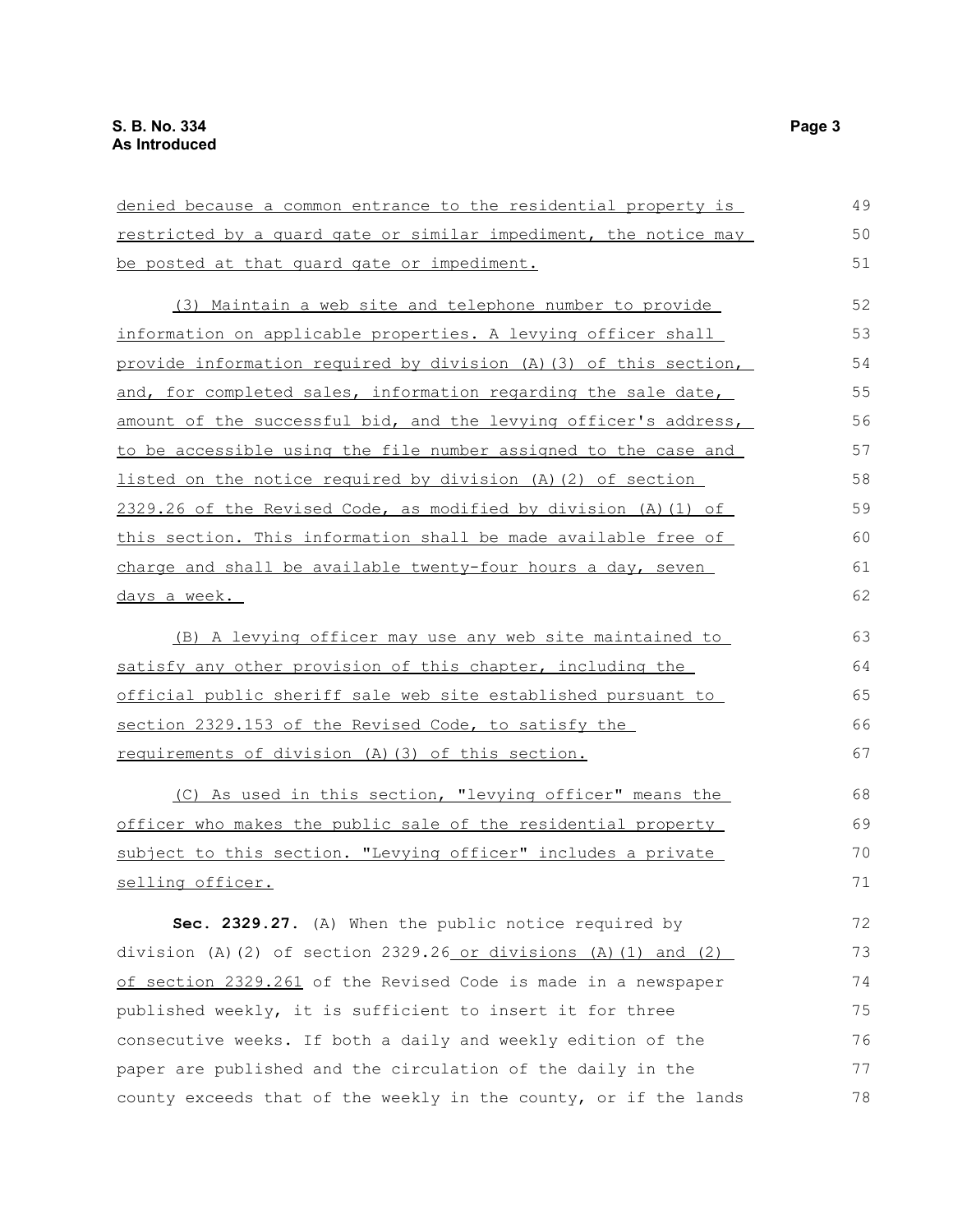#### **S. B. No. 334** Page 4 **As Introduced**

and tenements taken in execution are situated in a city, both a daily and weekly edition of the paper are published, and the circulation of the daily in that city exceeds the circulation of the weekly in that city, it is sufficient to publish the public notice in the daily once a week for three consecutive weeks before the day of sale, each insertion to be on the same day of the week. The expense of that publication in a daily shall not exceed the cost of publishing it in a weekly. 79 80 81 82 83 84 85 86

(B)(1) Subject to divisions (B)(2) and (3) of this section, all sales of lands and tenements taken in execution that are made without compliance with the written notice requirements of division (A)(1)(a) of section 2329.26 of the Revised Code, the public notice requirements of division (A)(2) of that section or divisions (A)(1) and (2) of section 2329.261 of the Revised Code, as applicable, the purchaser information requirements of section 2329.271 of the Revised Code, and division (A) of this section shall be set aside, on motion by any interested party, by the court to which the execution is returnable.

(2) Proof of service endorsed upon a copy of the written notice required by division (A)(1)(a) of section 2329.26 of the Revised Code shall be conclusive evidence of the service of the written notice in compliance with the requirements of that division, unless a party files a motion to set aside the sale of the lands and tenements pursuant to division (B)(1) of this section and establishes by a preponderance of the evidence that the proof of service is fraudulent. 98 99 100 101 102 103 104 105

(3) If the court to which the execution is returnable enters its order confirming the sale of the lands and tenements, the order shall have both of the following effects: 106 107 108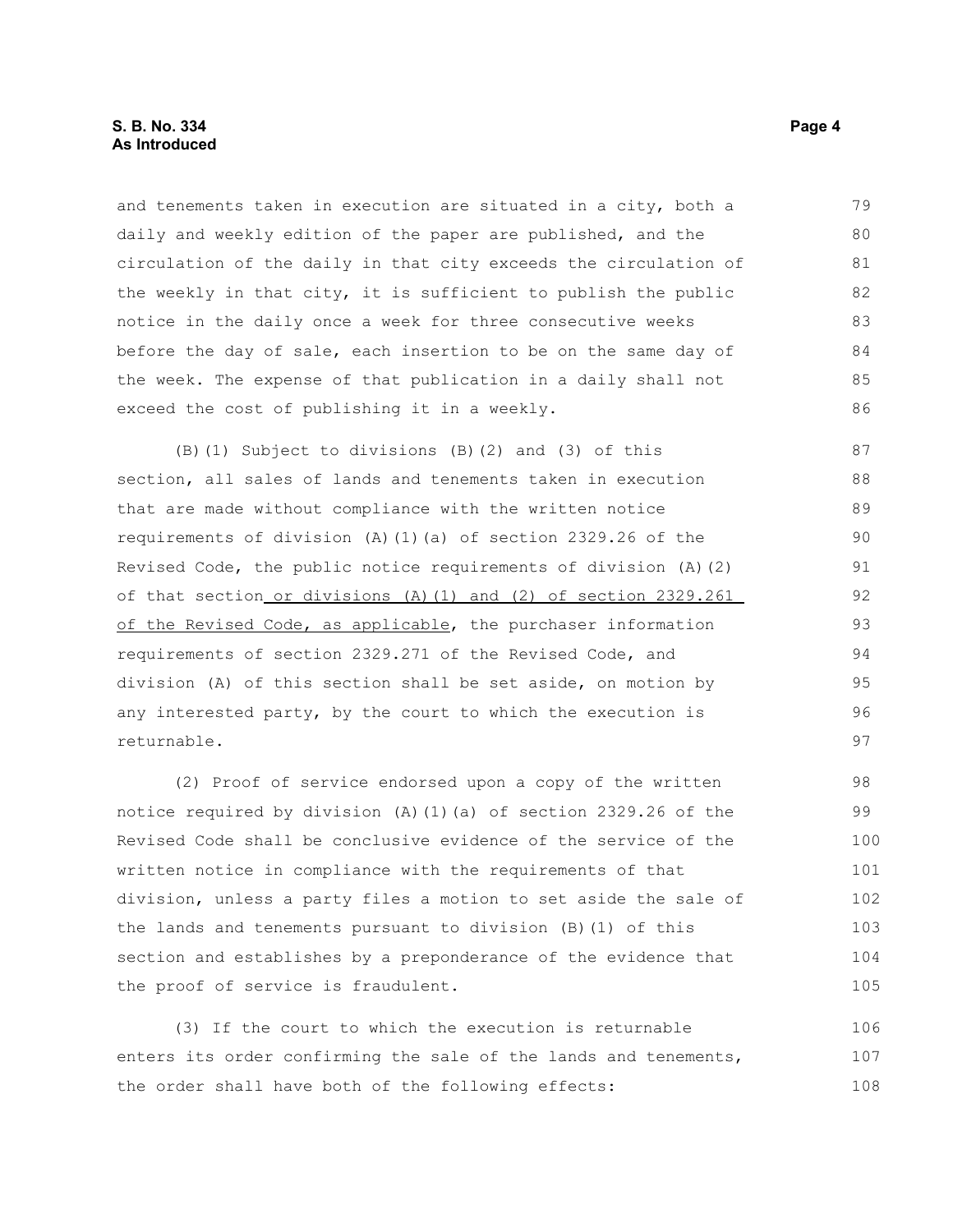(a) The order shall be deemed to constitute a judicial finding as follows: (i) That the sale of the lands and tenements complied with the written notice requirements of division (A)(1)(a) of section 2329.26 of the Revised Code and the public notice requirements of division (A)(2) of that section, or divisions (A)(1) and (2) of section 2329.261 of the Revised Code, as applicable, and division (A) of this section, or that compliance of that nature did not occur but the failure to give a written notice to a party entitled to notice under division (A)(1)(a) of section 2329.26 of the Revised Code has not prejudiced that party; (ii) That all parties entitled to notice under division (A)(1)(a) of section 2329.26 of the Revised Code received adequate notice of the date, time, and place of the sale of the lands and tenements; (iii) That the purchaser has submitted the contact information required by section 2329.271 of the Revised Code. (b) The order bars the filing of any further motions to set aside the sale of the lands and tenements. **Sec. 2329.313.** (A) As used in this section: (1) "Eligible bidder" means any of the following: (a) A prospective owner-occupant; (b) An unincorporated nonprofit association as defined in section 1745.05 of the Revised Code, nonprofit corporation as defined in section 1702.01 of the Revised Code, or cooperative as defined in section 1729.01 of the Revised Code in which an eligible tenant-buyer or a prospective owner-occupant is a 109 110 111 112 113 114 115 116 117 118 119 120 121 122 123 124 125 126 127 128 129 130 131 132 133 134 135 136

voting member or director;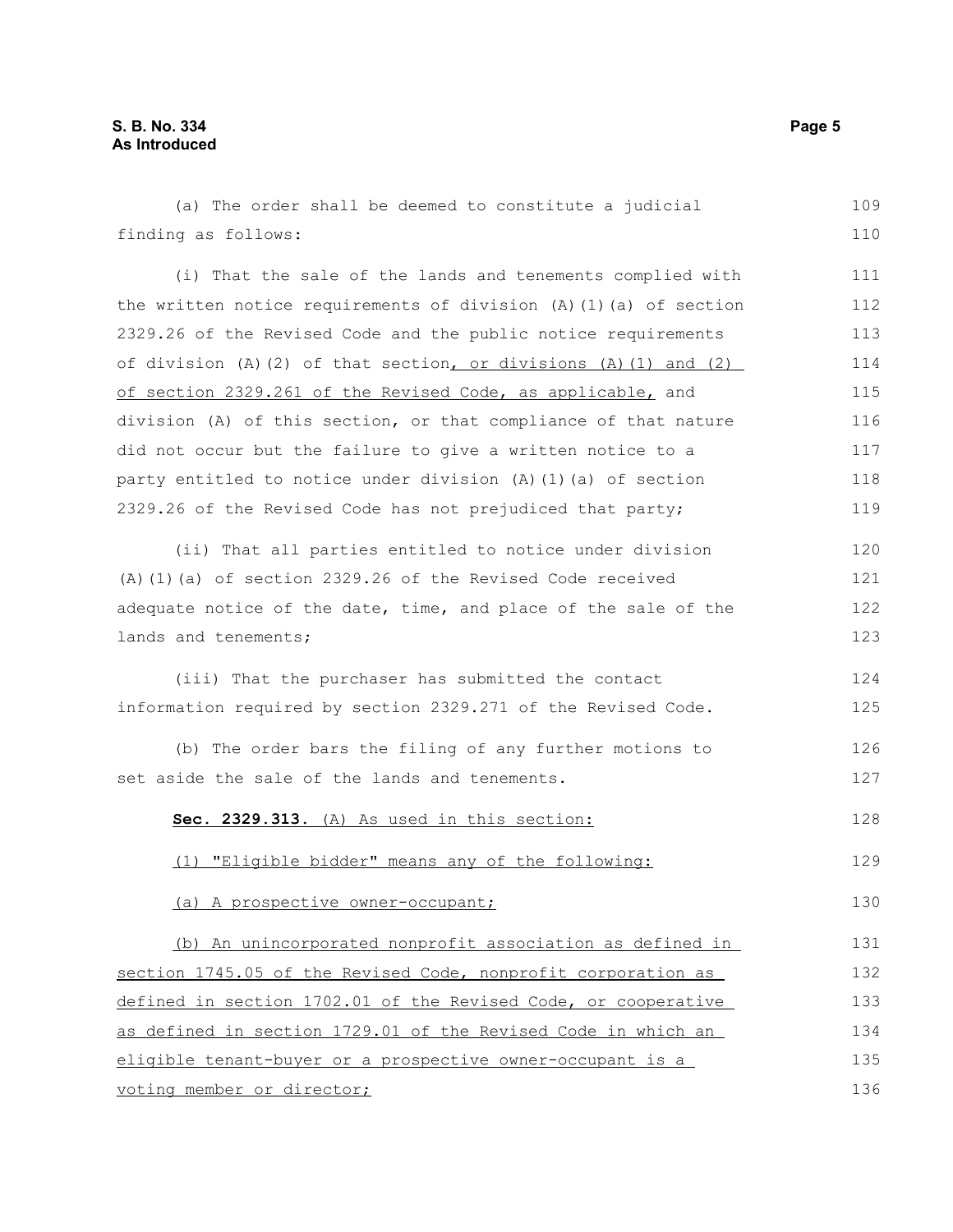| (c) A nonprofit corporation, as defined in section 1702.01       | 137 |
|------------------------------------------------------------------|-----|
| of the Revised Code, based in this state whose primary activity  | 138 |
| is the development and preservation of affordable rental         | 139 |
| housing;                                                         | 140 |
| (d) A limited partnership or domestic limited partnership,       | 141 |
| as defined in section 1782.01 of the Revised Code, in which a    | 142 |
| general partner is a nonprofit corporation based in this state,  | 143 |
| the primary activity of which is the development and             | 144 |
| preservation of affordable housing;                              | 145 |
| (e) A limited liability company, as defined in section           | 146 |
| 1706.01 of the Revised Code, in which the manager is a nonprofit | 147 |
| corporation based in this state, the primary activity of which   | 148 |
| is the development and preservation of affordable rental         | 149 |
| housing;                                                         | 150 |
| (f) A community improvement corporation, as defined in           | 151 |
| section 1724.01 of the Revised Code, or a community urban        | 152 |
| redevelopment corporation, as defined in section 1728.01 of the  | 153 |
| Revised Code;                                                    | 154 |
| (g) A public office.                                             | 155 |
| (2) "Eligible tenant-buyer" means a natural person who, at       | 156 |
| the time of the judicial sale, is all of the following:          | 157 |
| (a) Occupying the residential property that is the subject       | 158 |
| of the judicial sale as the person's primary residence;          | 159 |
| (b) Occupying the residential property under a rental            | 160 |
| agreement entered into as the result of an arm's length          | 161 |
| transaction with the mortgagor on a date prior to a default on   | 162 |
| the note secured by the mortgage that led to the action for      | 163 |
| judicial sale and foreclosure;                                   | 164 |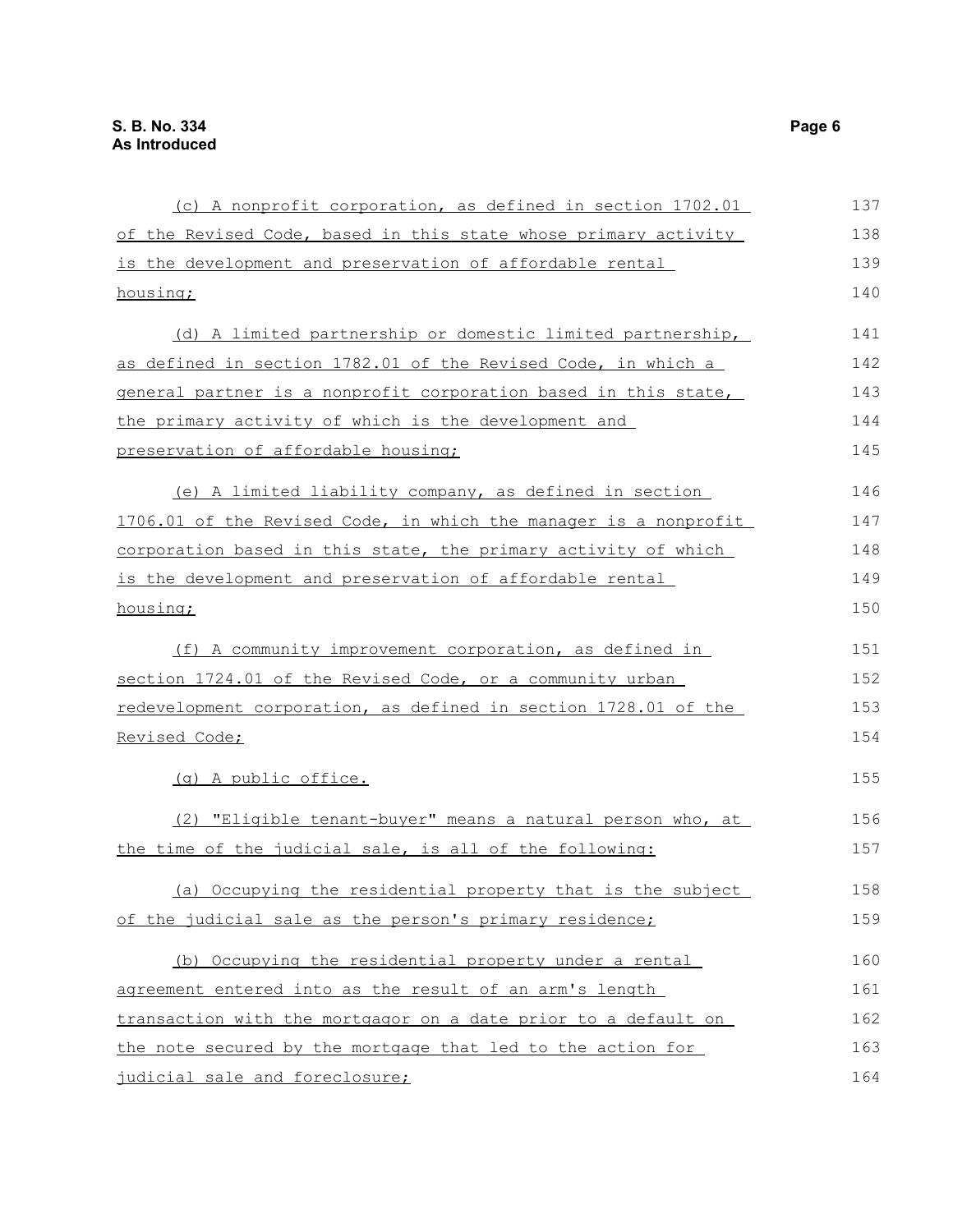| (c) Not the mortgagor, or the child, spouse, or parent of        | 165 |
|------------------------------------------------------------------|-----|
| the mortgagor.                                                   | 166 |
| (3) "Levying officer" has the same meaning as in section         | 167 |
| 2329.261 of the Revised Code.                                    | 168 |
| (4) "Prospective owner-occupant" means a natural person          | 169 |
| who executes an affidavit pursuant to division (B) of this       | 170 |
| section and delivers it to a levying officer.                    | 171 |
| (5) "Public office" means any state agency as defined in         | 172 |
| section 1.60 of the Revised Code, state institution of higher    | 173 |
| education as defined in section 3345.011 of the Revised Code,    | 174 |
| public institution, political subdivision, or other organized    | 175 |
| body, office, agency, institution, or entity established by the  | 176 |
| laws of this state for the exercise of any function of           | 177 |
| qovernment.                                                      | 178 |
| (B) To qualify as a prospective owner-occupant for               | 179 |
| purposes of this section, a bidder shall be a natural person who | 180 |
| provides the levying officer with an affidavit swearing or       | 181 |
| affirming all of the following:                                  | 182 |
| (1) That the person will occupy the residential property         | 183 |
| offered at sale under this chapter as the person's primary       | 184 |
| residence within sixty days of recording of a deed to the        | 185 |
| residential property or issuance of an order pursuant to         | 186 |
| division (C) of section 2329.31 of the Revised Code;             | 187 |
| (2) That the person will maintain the person's occupancy         | 188 |
| at the residential property for at least one year;               | 189 |
| (3) That the person is not the mortgagor, or the child,          | 190 |
| spouse, or parent of the mortgagor;                              | 191 |
| (4) That the person is not acting as the agent of any            | 192 |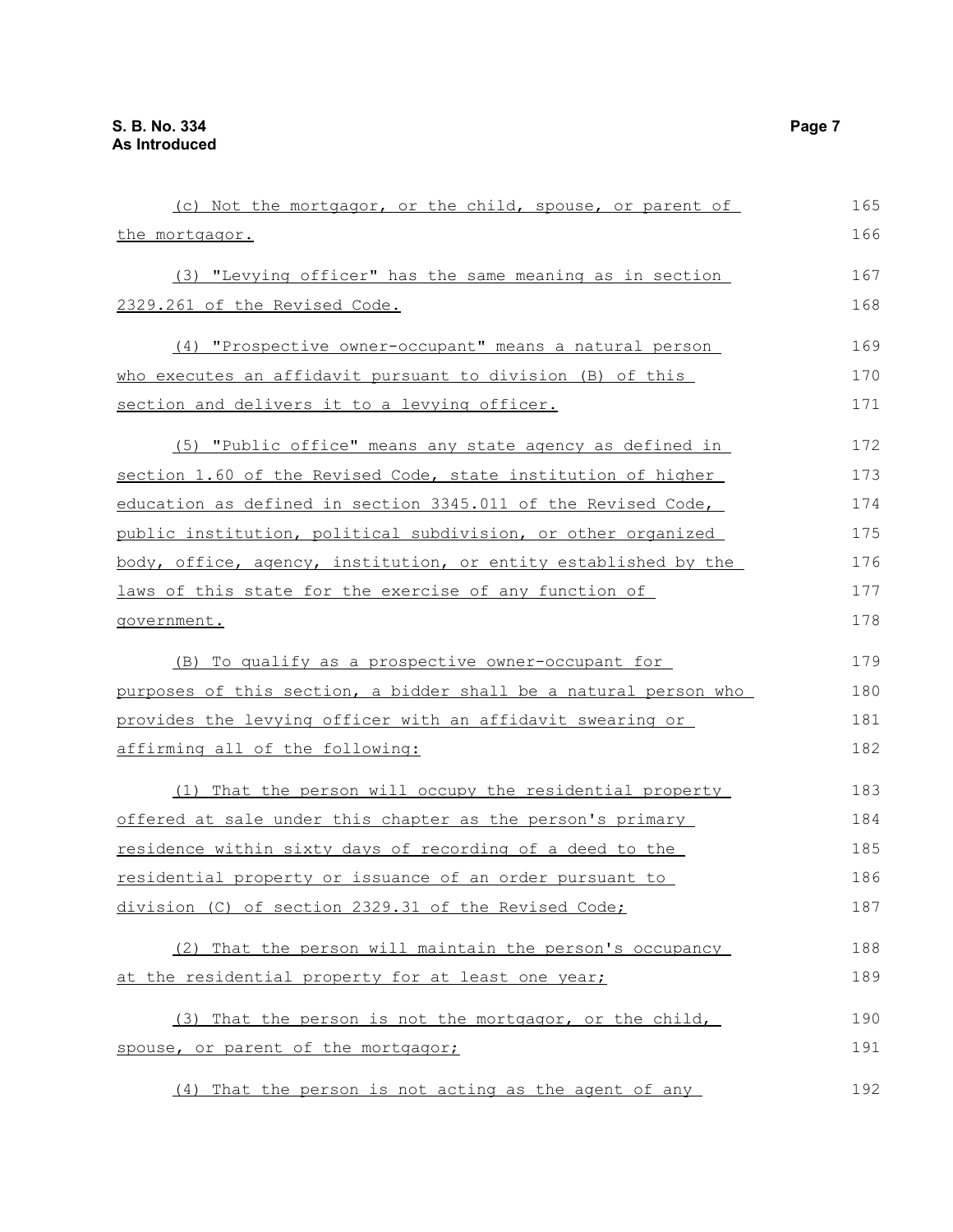| other person or entity in purchasing the real property.                 | 193 |
|-------------------------------------------------------------------------|-----|
| An eligible tenant-buyer may qualify as a prospective                   | 194 |
| owner-occupant.                                                         | 195 |
| (C) Notwithstanding section 2329.53 of the Revised Code,                | 196 |
| if residential property sold at public sale on order of sale            | 197 |
| pursuant to this chapter contains one to four single-family             | 198 |
| units, and the successful bidder at the public sale is not a            | 199 |
| prospective owner-occupant, the levying officer shall not return        | 200 |
| the writ of execution pursuant to sections 2329.28 and 2329.53          | 201 |
| of the Revised Code until the earliest of the following dates:          | 202 |
| (1) The date that is sixteen days after the date of the                 | 203 |
| public sale, unless at least one eligible tenant-buyer or               | 204 |
| eligible bidder submits, and the levying officer receives, a bid        | 205 |
| pursuant to division (D) or (E) of this section or a nonbinding         | 206 |
| <u>written notice of intent to place such a bid. To be effective, a</u> | 207 |
| written notice of intent to place a bid must be sent to the             | 208 |
| levying officer by certified mail, overnight delivery, or other         | 209 |
| method that allows for confirmation of the delivery date and            | 210 |
| must be received by the levying officer not more than fifteen           | 211 |
| days after the date of the public sale.                                 | 212 |
| (2) The date upon which all eligible tenant-buyers are                  | 213 |
| deemed the successful bidders pursuant to division (D) of this          | 214 |
| section or an eligible bidder is deemed the successful bidder           | 215 |
| pursuant to division (E) of this section.                               | 216 |
| (3) The date that is forty-six days after the date of the               | 217 |
| public sale.                                                            | 218 |
| (D) If residential property sold at public sale on order                | 219 |
| of sale pursuant to this chapter contains one to four single-           | 220 |
| family units, eligible tenant-buyers, if any, are deemed to have        | 221 |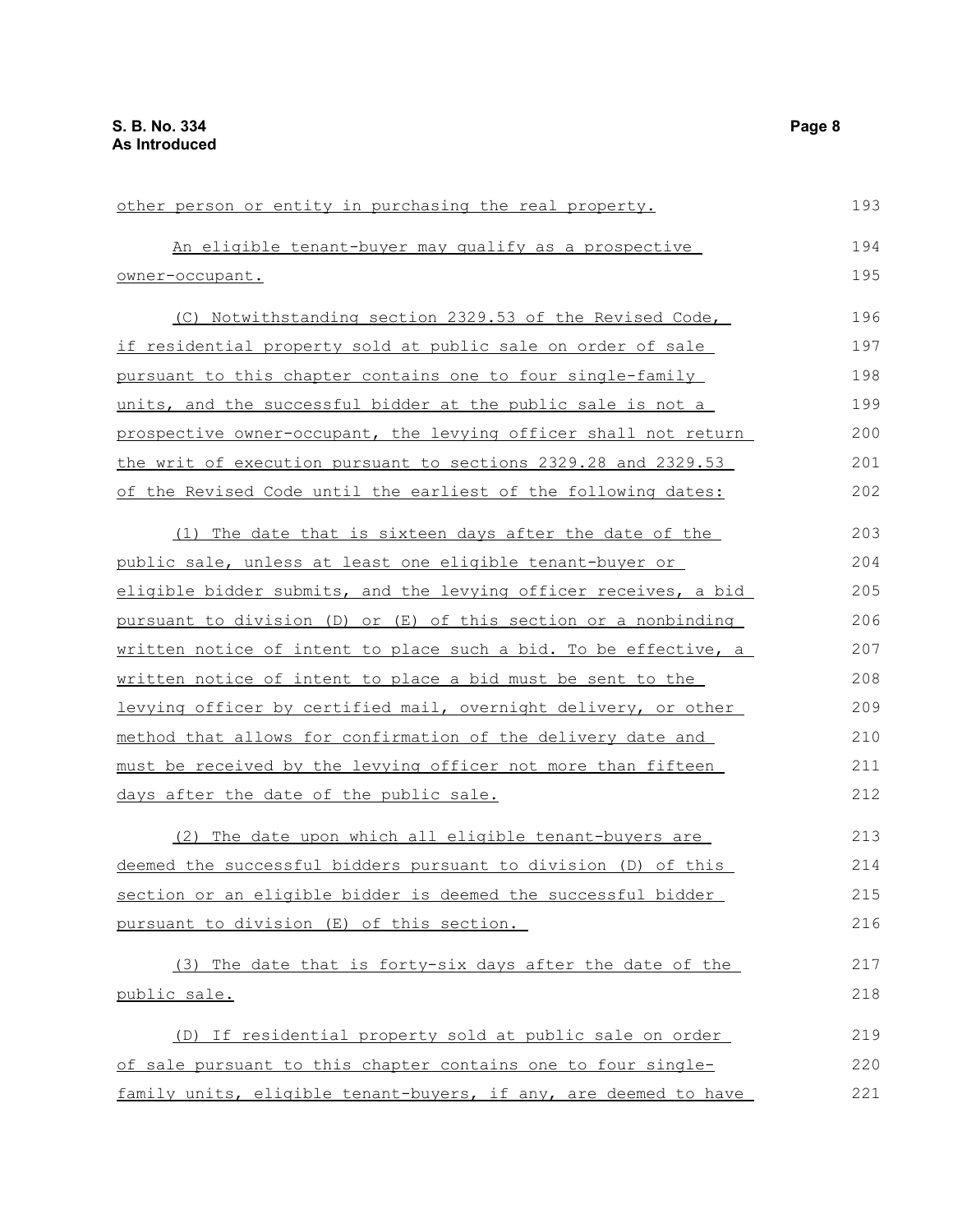| submitted the successful bid at the public sale of residential   | 222 |
|------------------------------------------------------------------|-----|
| property sold on order of sale under this chapter if both of the | 223 |
| following are true:                                              | 224 |
| (1) The successful bidder at the public sale was not a           | 225 |
| prospective owner-occupant.                                      | 226 |
| (2) Not more than forty-five days after the date of the          | 227 |
| public sale, the levying officer receives both of the following  | 228 |
| from a representative of all eligible tenant-buyers, by          | 229 |
| certified mail, overnight delivery, or other method that allows  | 230 |
| for confirmation of the delivery date:                           | 231 |
| (a) A bid in an amount equal to the full amount of the           | 232 |
| successful bid at the public sale, in the form of cash, a        | 233 |
| cashier's check drawn on a state or national bank, a cashier's   | 234 |
| check drawn on a state or federal credit union, or a cashier's   | 235 |
| check drawn on a state or federal savings and loan association,  | 236 |
| savings association, or savings bank specified and authorized to | 237 |
| do business in this state;                                       | 238 |
| (b) An affidavit stating that the persons represented are        | 239 |
| eligible bidders as defined by this section and the facts        | 240 |
| supporting that statement. The levying officer may reasonably    | 241 |
| rely on this affidavit.                                          | 242 |
| The levying officer shall return all unsuccessful bids           | 243 |
| from eligible tenant-buyers to the bidders that submitted them   | 244 |
| not later than the date the levying officer returns the writ of  | 245 |
| execution.                                                       | 246 |
| (E) If residential property sold at public sale on order         | 247 |
| of sale pursuant to this chapter contains one to four single-    | 248 |
| family units, an eligible bidder is deemed to have submitted the | 249 |
| successful bid at the public sale if, not more than forty-five   | 250 |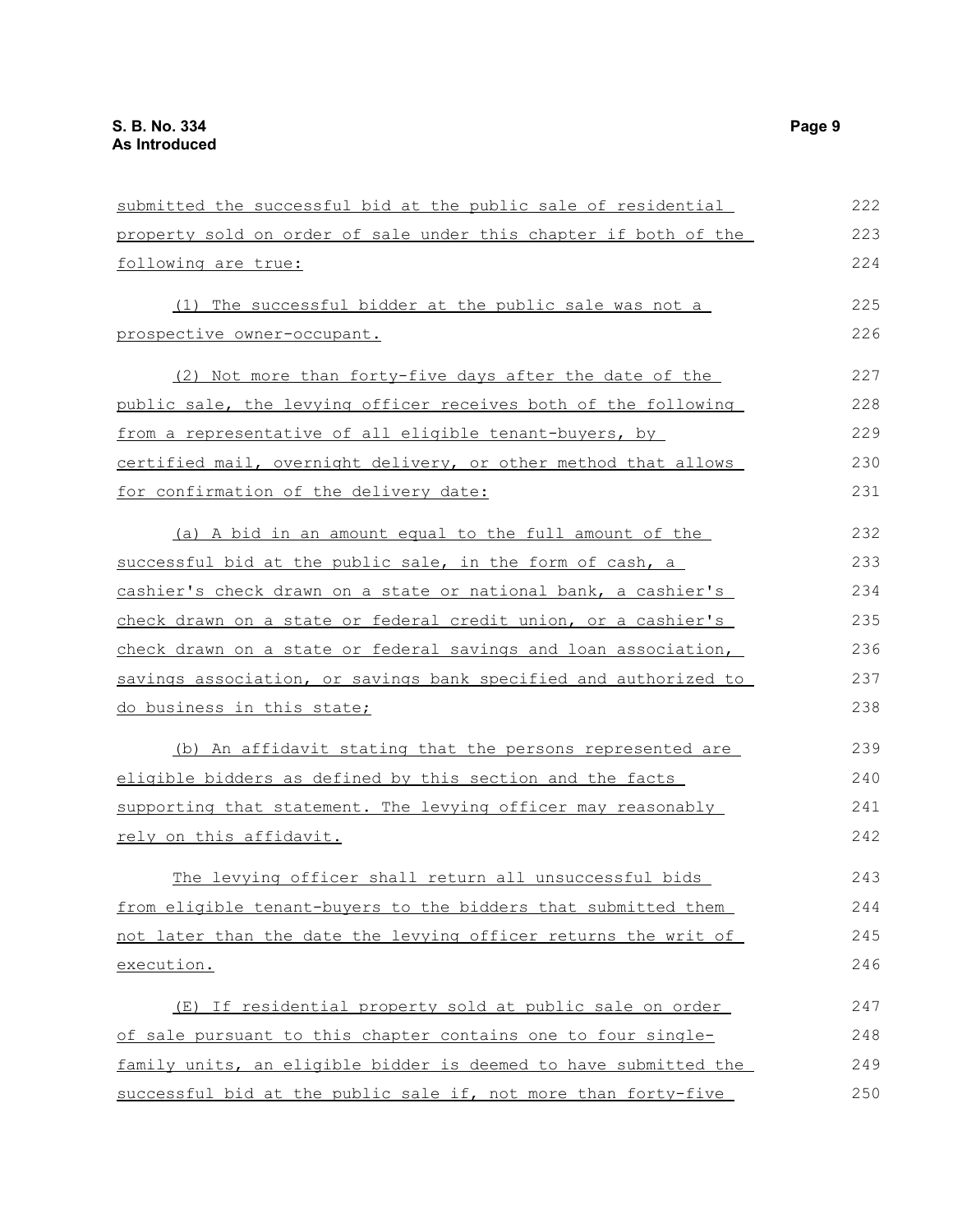| days after the date of the public sale, all of the following are | 251 |
|------------------------------------------------------------------|-----|
| true:                                                            | 252 |
| (1) The successful bidder at the public sale was not a           | 253 |
| prospective owner-occupant.                                      | 254 |
|                                                                  |     |
| (2) No eligible tenant-buyers are deemed to have submitted       | 255 |
| the successful bid pursuant to division (D) of this section.     | 256 |
| (3) The levying officer receives both of the following           | 257 |
| from the eligible bidder, by certified mail, overnight delivery, | 258 |
| or other method that allows for confirmation of the delivery     | 259 |
| date:                                                            | 260 |
| (a) A bid in an amount that exceeds the successful bid at        | 261 |
| the public sale and all other bids submitted by other eligible   | 262 |
| bidders, in the form of cash, a cashier's check drawn on a state | 263 |
| or national bank, a cashier's check drawn on a state or federal  | 264 |
| credit union, or a cashier's check drawn on a state or federal   | 265 |
| savings and loan association, savings association, or savings    | 266 |
| bank and authorized to do business in this state;                | 267 |
| (b) An affidavit stating that the bidder is an eligible          | 268 |
| bidder as defined by this section, and the facts supporting that | 269 |
| statement. The levying officer may reasonably rely on this       | 270 |
| affidavit.                                                       | 271 |
| The levying officer shall return all unsuccessful bids           | 272 |
| from eligible bidders to the bidders that submitted them not     | 273 |
| later than the date the levying officer returns the writ of      | 274 |
| execution.                                                       | 275 |
| (F) If residential property sold pursuant to this chapter        | 276 |
| contains one to four single-family units, and the successful     | 277 |
| bidder at the public sale is not a prospective owner-occupant,   | 278 |
| then:                                                            | 279 |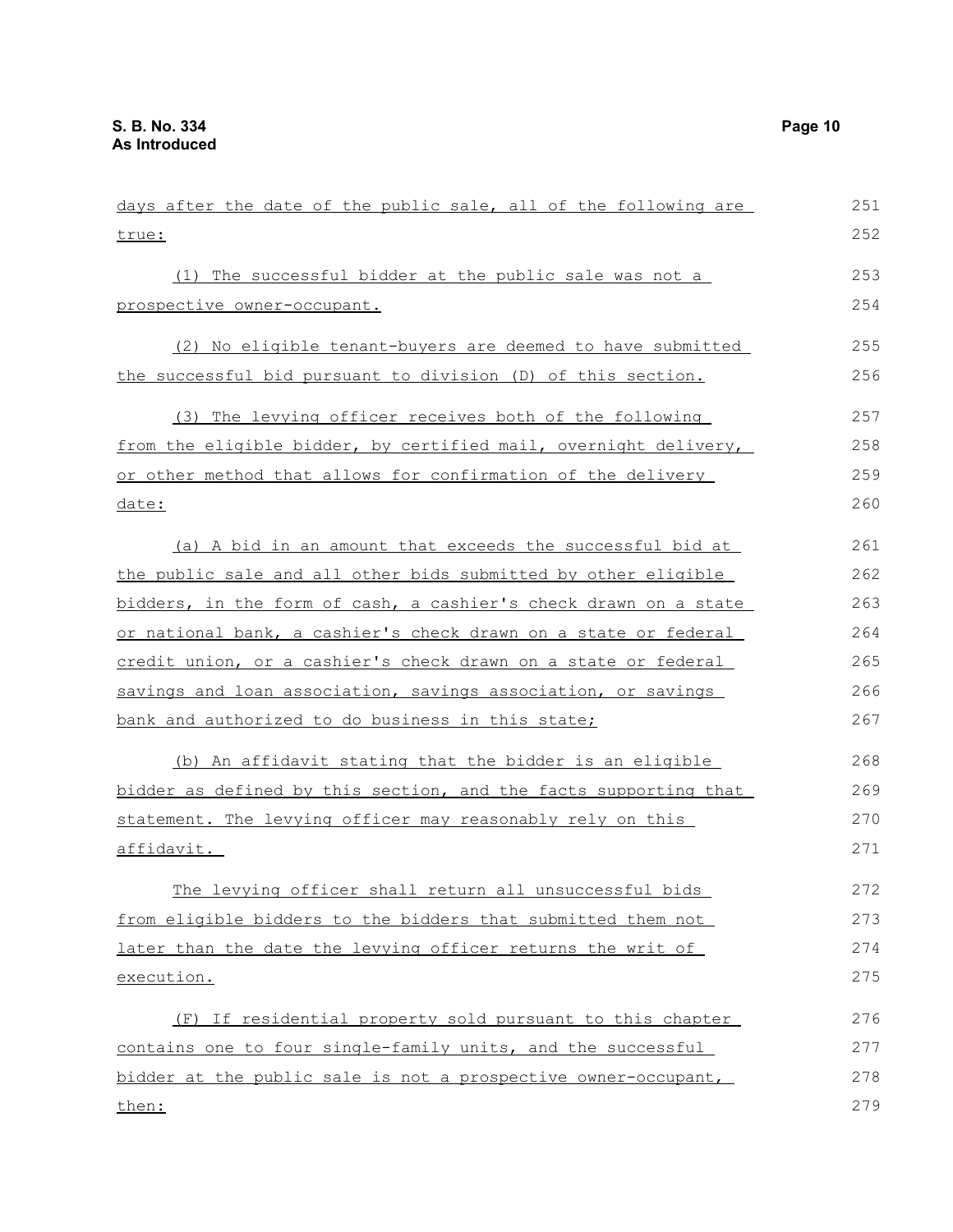| (1) Not later than two calendar days after the date of the          | 280 |
|---------------------------------------------------------------------|-----|
| public sale of residential property, the levying officer or an      | 281 |
| authorized agent shall post on the web site set forth on the        | 282 |
| notice of sale, as required by section 2329.261 of the Revised      | 283 |
| Code, the following information:                                    | 284 |
| (a) The date on which the public sale took place;                   | 285 |
| (b) The amount of the successful bid at the public sale;            | 286 |
| (c) An address at which the levying officer can receive             | 287 |
| documents sent by United States mail and by a method of delivery    | 288 |
| providing for overnight delivery.                                   | 289 |
| (2) The information required to be posted on the web site           | 290 |
| under division (F) (1) of this section shall also be made           | 291 |
| available not later than two calendar days after the date of the    | 292 |
| public sale of the residential property by calling the telephone    | 293 |
| number set forth on the notice of sale as required by section       | 294 |
| 2329.261 of the Revised Code.                                       | 295 |
| (3) The information required to be provided under                   | 296 |
| $divisions$ (F) (1) and (2) of this section shall be made available | 297 |
| using the file number assigned to the case that is set forth on     | 298 |
| the notice of sale as required under division (A) (1) of section    | 299 |
| 2329.261 of the Revised Code.                                       | 300 |
| (4) The information required to be provided under                   | 301 |
| $divisions$ (F) (1) and (2) of this section shall be made available | 302 |
| for a period of not less than forty-five days after the date of     | 303 |
| the sale.                                                           | 304 |
| (5) A disruption of any of these methods of providing the           | 305 |
| information required under divisions (F) (1) and (2) of this        | 306 |
| section to allow for reasonable maintenance or due to a service     | 307 |
| outage shall not be considered to be a violation of division (F)    | 308 |